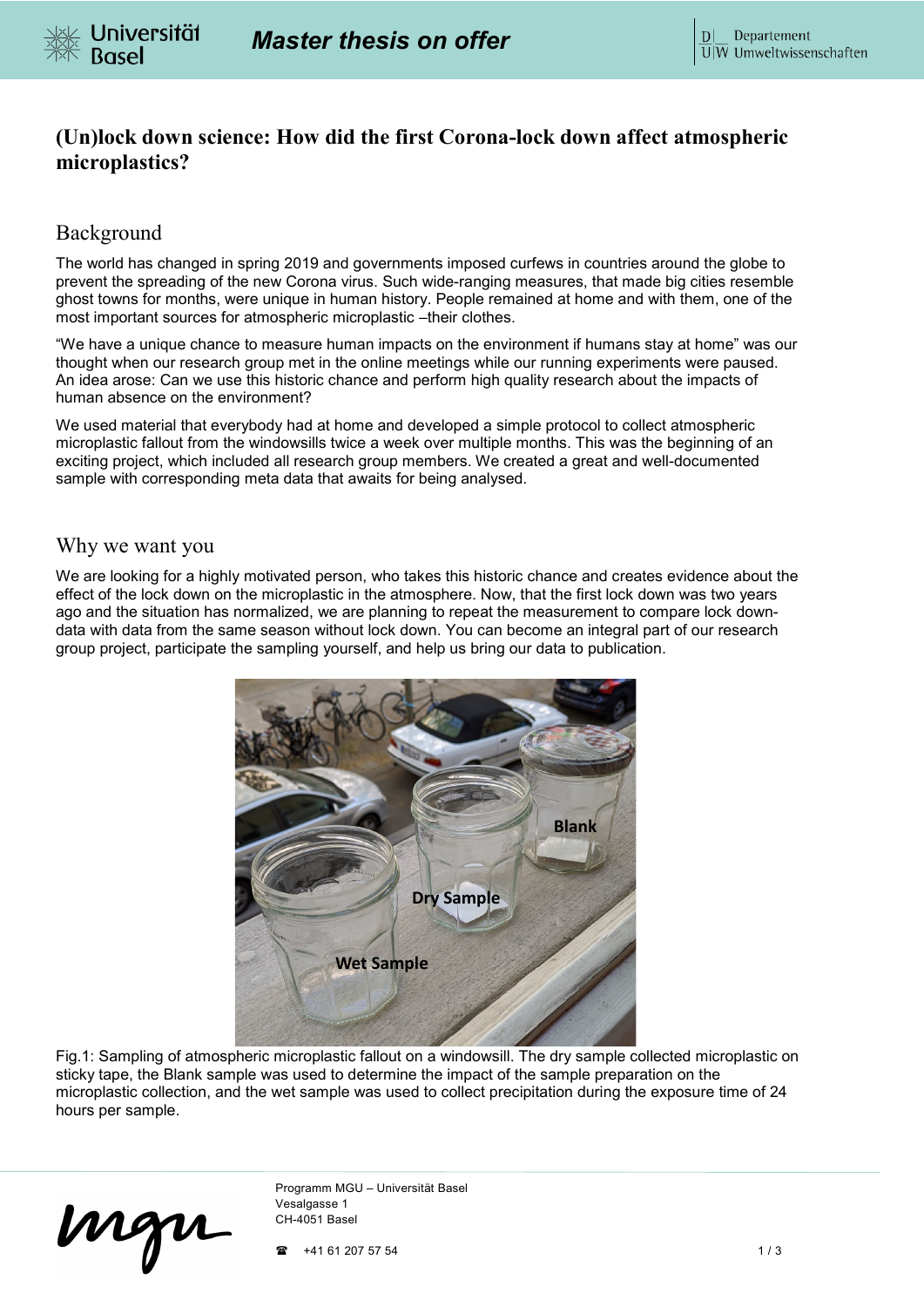



Fig. 2: Sample and Blank sample, preserved in aluminium foil, from a sampling on 24<sup>th</sup> April 2020 (A) and a blue microplastic fibre under the microscope (B). The scale bar has a length of 200 µm.

#### Preliminary research questions for the master thesis

- 1. Can a lock down decrease the atmospheric microplastic fall out?
- 2. How strong and fast is the increase of microplastic in the atmosphere after the lock down?
- 3. How different is the microplastic composition (in terms of types, size, material) at our sampling sites?
- 4. Can the results of microplastic composition at the different sites be related to the surroundings and the corresponding activities (e.g. traffic, industry, etc.)?

## Supervision

The project is embedded in our research group (ca. 25 persons). Postdocs, Master students, technical staff, and our research group leader Patricia Holm contributed to the study design and sample collection. The project management is shared by three postdoc researchers (Dr. Joschka Wiegleb, Clara Leistenschneider, and Serena Abel). We offer a place in an inspiring environment with regular group meetings, where we discuss recent project developments and new ideas.

## Facilities

Analysis of the samples will be carried out by established methods in our lab, using Fourier-transform infrared spectroscopy (FTIR), and micro-FT-IR.

## Requirements

Even though a background in natural sciences is not strictly necessary, MSD students are supposed to study the focus area in natural sciences. Technical understanding and statistical skills would be benefits. You should enjoy working systematically and carefully and should have a tenacious attitude. You should be eager to explore the scientific literature on the topic. We welcome candidates who bring enthusiasm for an innovative research project and who want to dive into microplastic research, a field with great and recent social relevance.

mgu

Programm MGU – Universität Basel Vesalgasse 1 CH-4051 Basel